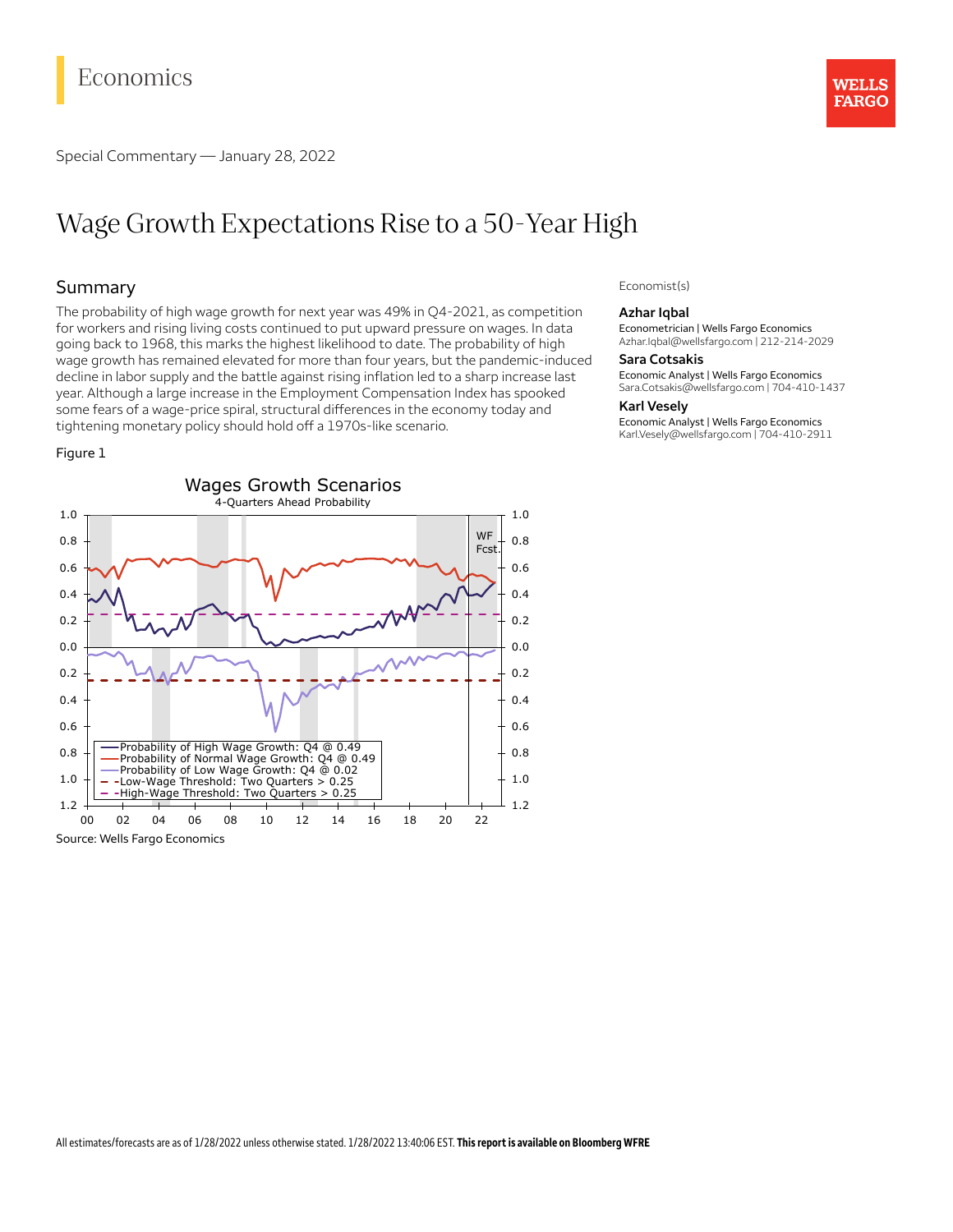## High Wage Growth Looks to Stick Around in 2022

<span id="page-1-0"></span>The probability of high wage growth has exceeded our "high wage" threshold for more than four years, but Q4-2021 marks the highest tick in data going back to 1968. This comes amid a tight labor market, leaving employers willing to pay up for the talent they need, as well as high inflation putting pressure on employees' cost of living. Our measure, which captures the probability that average hourly earnings (AHE) growth will exceed 2.9% a year from now, came in at 49% in the final quarter of 202[1](#page-3-0). $\overset{1}{\ll}$ Last spring, we introduced our wage [growth](https://wellsfargo.bluematrix.com/links2/html/b135f1e1-c513-4875-8f20-b1100f7546e3) model to predict trends in AHE in a labor market that underwent significant compositional changes during the pandemic. In this update, we not only ran our usual analysis but also a more stringent scenario that defines "high growth" as a rate of 3.4% or more over the next year, representing not one, but two standard deviations above last cycle's mean pace. Under this parameter, the likelihood of high wage growth in a year stayed elevated at 46%. This sensitivity test underscores that there is risk of wage pressures remaining elevated.

The labor market remains extraordinarily tight. Wages have risen across the board, though low-wage industries have seen some of the most pronounced wage growth during the pandemic. Total private job openings in November were 53.8% above their February 2020 level. Openings in the leisure & hospitality industry remained 56.8% above their pre-pandemic baseline, while other services and manufacturing openings are more than double their pre-COVID levels.

Labor demand remains historically high, but the willingness and ability of many to enter the labor force is limited, exacerbating the supply-demand imbalance. There are 2.8 million fewer people in the labor force now than in February 2020, and that does not account for economic expansion that could have occurred before the pandemic hit. Adjusting for pre-COVID employment trends, there would be approximately 4 million *more* people in the labor force today. Going into 2022, the effect of the Omicron variant has left many out of the workforce, either due to COVID fears, family obligations due to COVID or infection with the virus itself. In the latest Household Pulse Survey, the number of people not working due to fear of COVID increased 26% from the early December to early January. Rising COVID cases can produce second-order labor supply issues, such as school closures forcing parents to stay home to care for their children instead of working.



Figure 3

The quits rate rose to 3.0% in November, which means that companies are not only competing to hire to meet growing demand, but also to retain employees who may be seeking employment elsewhere. The Atlanta Fed's Wage Tracker measures the wage raise premium for job-switchers over job-stayers. December's spread between switchers and stayers, 1.3 percentage points (pp), has only been seen twice since the Dot-Com bubble burst, both times in 2018. As workers see financial opportunity in switching jobs, the competition for workers is exacerbated. The Employment Cost Index (ECI) rose 1.0% during the Q4-21, buoyed by a 1.1% gain in wage growth, with a 0.9% rise in non-wage compensation. That tracks the AHE statistic from the employment report. Year-over-year ECI now averages 3.0% over the past 18 quarters, significantly higher than the 1.9% averaged in the first half

#### Figure 2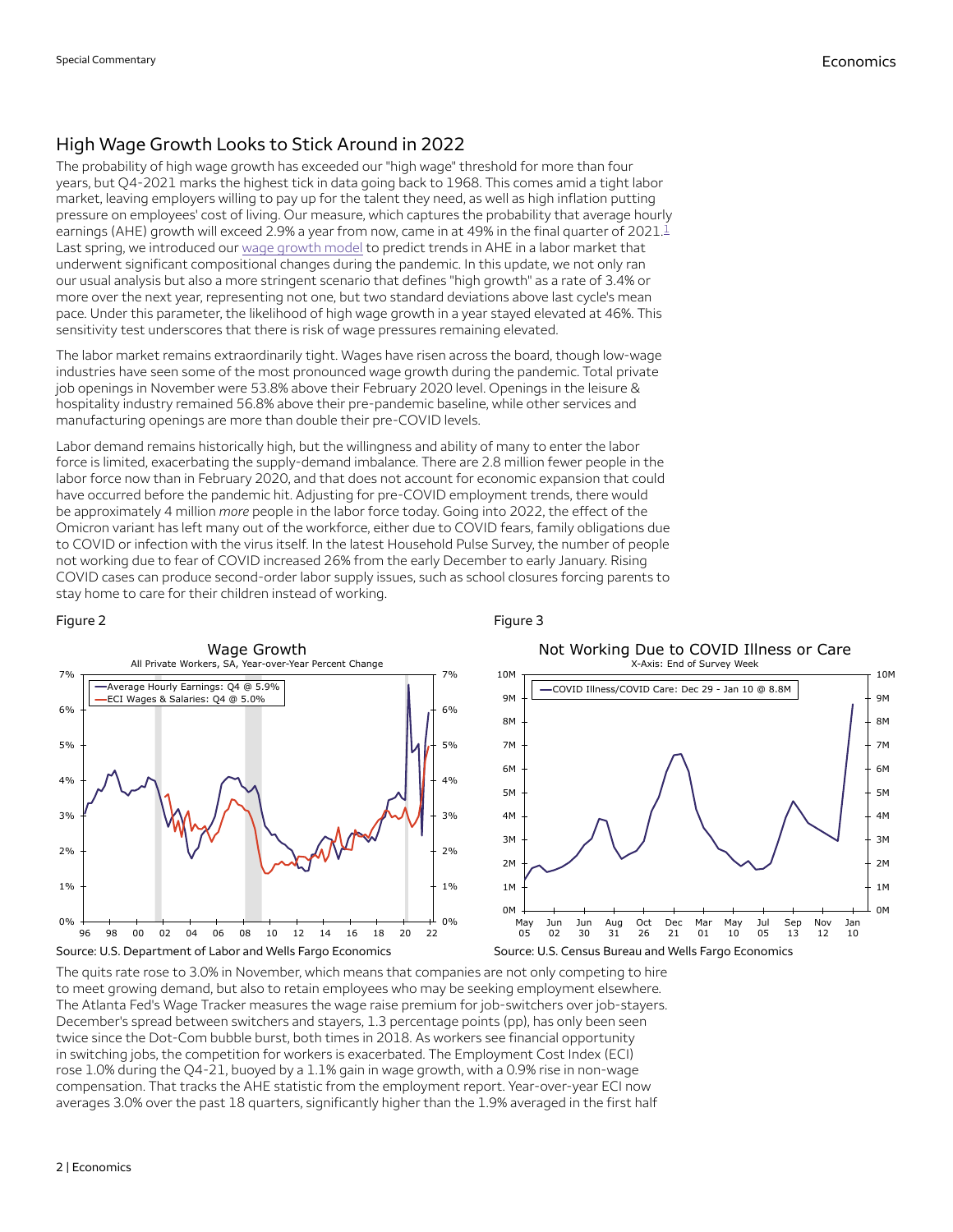of the business cycle expansion post-Great Recession. With the unemployment rate dropping below 4% in December, a 0.7pp decrease in two months, the pressure on wages is unlikely to ease in the near future.

## Inflation Piles on the Pressure, but Don't Worry, This Isn't the 1970s

The competition to attract and retain talent has coincided with inflation diminishing consumers' purchasing power, creating more pressure for employers to hike wages to adjust for workers' higher living costs. High wages and inflation can walk a slippery slope, as they can feed into one another. Such a "wage-price spiral" consists of higher wages leading to subsequently higher prices, which in turn further push up wages. That said, as discussed in our [special](https://wellsfargo.bluematrix.com/links2/link/html/e3feefc3-41d4-46cf-a806-e5efddb1679b/7fa25d77-d6b9-464e-9991-05a74d69f417) report, there are some characteristics of today's workforce that may prevent this 1970s phenomenon. For one, workers are less unionized than they were then, and second, very few of today's workers have wages that are automatically indexed to prices.

Although we may not be concerned with a vicious, 1970s dynamic between prices and wages, a cooling off in consumer prices could help take the foot off the pedal when it comes to wage growth. We expect inflation to moderate over the course of the year as supply chains normalize and consumer demand shifts into lower gear after a record year of spending. Our most recent forecast has personal consumption expenditures growing near 3.0% over 2022, which is down from the 3.7% we predicted in December. In addition to COVID fears weighing on services spending, lower real income from dwindling stimulus and high inflation may also make consumers think twice about certain purchases. But despite reducing near-term demand, the Omicron variant boosted our inflation estimates for the second half of 2022 and in 2023, as it likely extended some imbalances in the goods sector and weighed on return-to-work plans. We had already anticipated that above-target inflation would persist through the end of this year, but now we see inflation lingering above 2% through the end of our forecast horizon ( $chart$ ). While we expect  $Q1$  of this year to likely mark peak consumer price growth,</u> we see the employment cost index (ECI) rising further in Q2 to a 4.4% annualized growth rate before slowing down. That said, prices for consumers and employers should begin moderating by the second half of this year.

<span id="page-2-0"></span>

<span id="page-2-1"></span>Figure 5



## FOMC Rate Hikes Could Throw Some Water on Scorching Wage Growth

While high inflation appears to have extended its stay in 2022, the recent shift in tone from the Fed may help tamp down wage growth in the quarters ahead. As of our latest forecast, we expect eight rate hikes over the next two years, five in 2022, beginning in March, and another three in 2023 ([chart](#page-2-1)). The effect these hikes could have on wage growth is multifaceted. For one, the accelerated time line helps to combat the inflation facing consumers, which should slow increases in the cost of living. But on a second note, the reduction in aggregate consumer demand should lower businesses' demand for workers and help bring the supply and demand for labor into better balance. This year's higher wages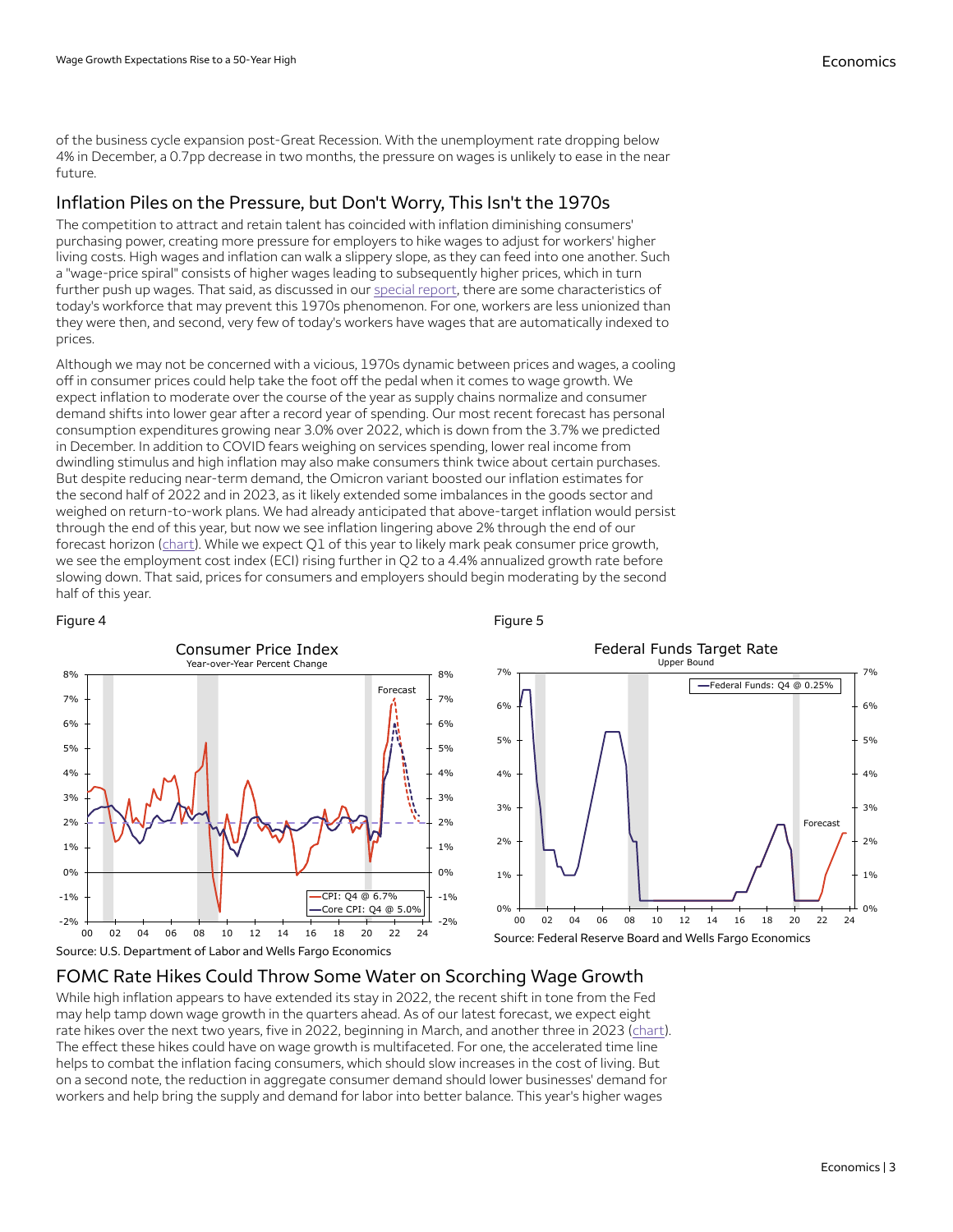have often been put in the context of low labor supply, as many have stayed at home due to COVID fears or have had to care for children, and as we mentioned earlier those issues persist. Undoubtedly, this has been a major cause of businesses' hiring struggles. But the other part of the rapid wage growth we have seen stems from the unprecedented consumer demand and businesses' inability to keep their shelves stocked. Lower demand may mean that businesses are not as overwhelmed and desperate for hires, which could put downward pressure on wage growth later. While the Jan. 26 FOMC meeting included a staunch affirmation that the fed funds rate remains the primary policy instrument of the Federal Reserve, the impending reduction of the Fed's balance sheet will play into the gradually tightening conditions that should reduce inflation. We expect runoff of the Fed's balance sheet to begin in the third quarter this year, contributing to tighter policy.

These decisions still hang in the balance, however, and are combined with existing uncertainty about the future of supply chains as well as the public health scenario and if, or when, COVID may become endemic. While there are opportunities for wage growth to cool further out, our measure is forwardlooking and sees the high wage growth as likely through the end of the year. We may not see a noticeable step down in this likelihood until both consumer prices and employers' costs have begun to moderate in the back half of this year.

### **Endnotes**

<span id="page-3-0"></span>1 We chose 2.9% as a threshold as it would be more than one standard deviation above the previous business cycle's mean earnings growth. [\(Return\)](#page-1-0)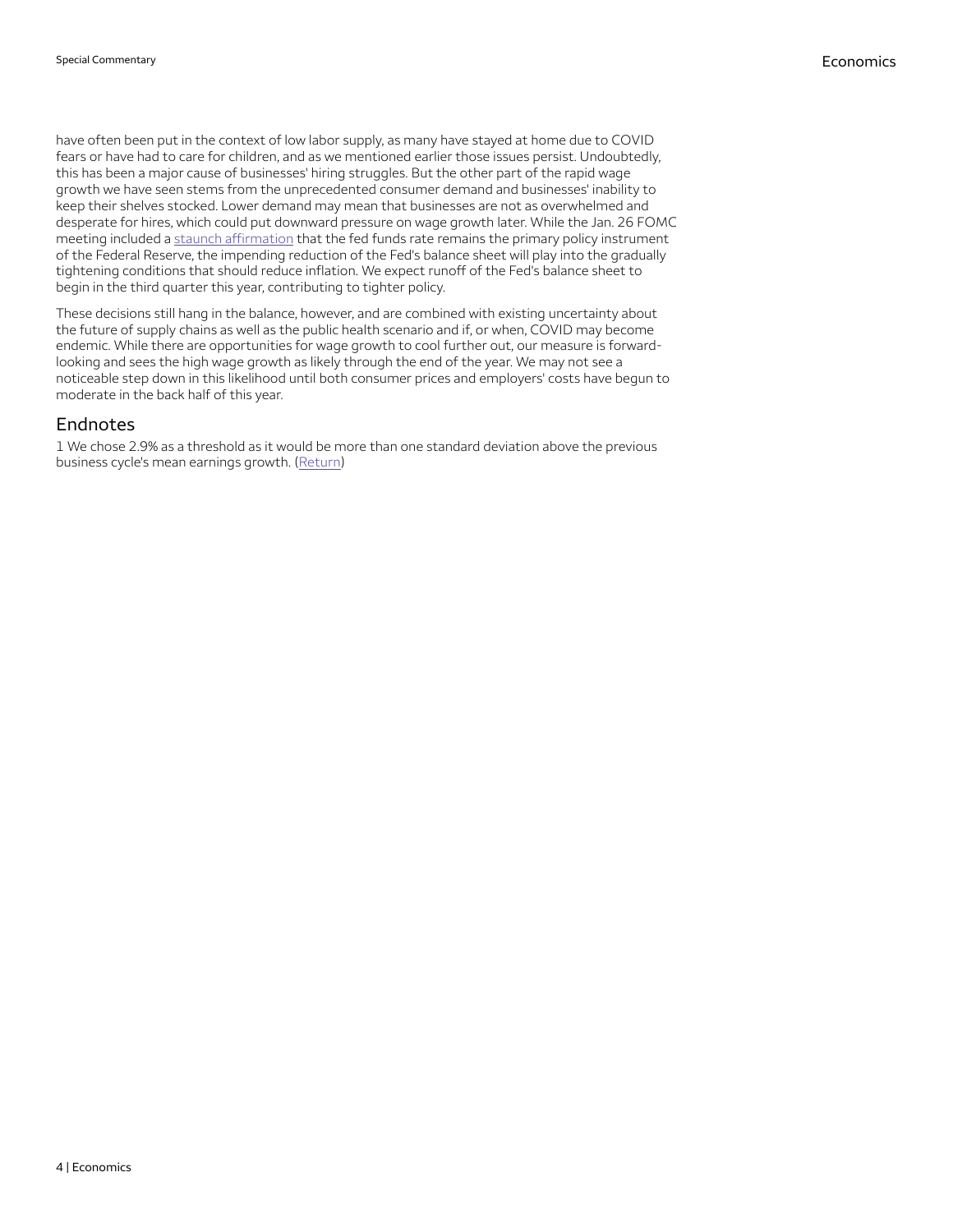#### **Subscription Information**

#### To subscribe please visit: [www.wellsfargo.com/economicsemail](http://www.wellsfargo.com/economicsemail)

*The 2022 Annual Economic Outlook: Restoring Balance in the Post-Pandemic Economy* is available at [wellsfargo.com/economicoutlook](http://wellsfargo.com/economicoutlook)

Via The Bloomberg Professional Services at WFRE

#### **Economics Group**

| Jay H. Bryson, Ph.D. | Chief Economist          | 704-410-3274 | Jay.Bryson@wellsfargo.com           |
|----------------------|--------------------------|--------------|-------------------------------------|
| Mark Vitner          | Senior Economist         | 704-410-3277 | Mark.Vitner@wellsfargo.com          |
| Sam Bullard          | Senior Economist         | 704-410-3280 | Sam.Bullard@wellsfargo.com          |
| Nick Bennenbroek     | International Economist  | 212-214-5636 | Nicholas.Bennenbroek@wellsfargo.com |
| Tim Quinlan          | Senior Economist         | 704-410-3283 | Tim.Quinlan@wellsfargo.com          |
| Azhar Igbal          | Econometrician           | 212-214-2029 | Azhar.Iqbal@wellsfargo.com          |
| Sarah House          | Senior Economist         | 704-410-3282 | Sarah.House@wellsfargo.com          |
| Charlie Dougherty    | Economist                | 212-214-8984 | Charles.Dougherty@wellsfargo.com    |
| Michael Pugliese     | Economist                | 212-214-5058 | Michael.D.Pugliese@wellsfargo.com   |
| Brendan McKenna      | International Economist  | 212-214-5637 | Brendan.Mckenna@wellsfargo.com      |
| Shannon Seery        | Economist                | 332-204-0693 | Shannon.Seery@wellsfargo.com        |
| Nicole Cervi         | Economic Analyst         | 704-410-3059 | Nicole.Cervi@wellsfargo.com         |
| Sara Cotsakis        | Economic Analyst         | 704-410-1437 | Sara.Cotsakis@wellsfargo.com        |
| Jessica Guo          | Economic Analyst         | 704-410-4405 | Jessica.Guo@wellsfargo.com          |
| Karl Vesely          | Economic Analyst         | 704-410-2911 | Karl.Vesely@wellsfargo.com          |
| Coren Burton         | Administrative Assistant | 704-410-6010 | Coren.Burton@wellsfargo.com         |